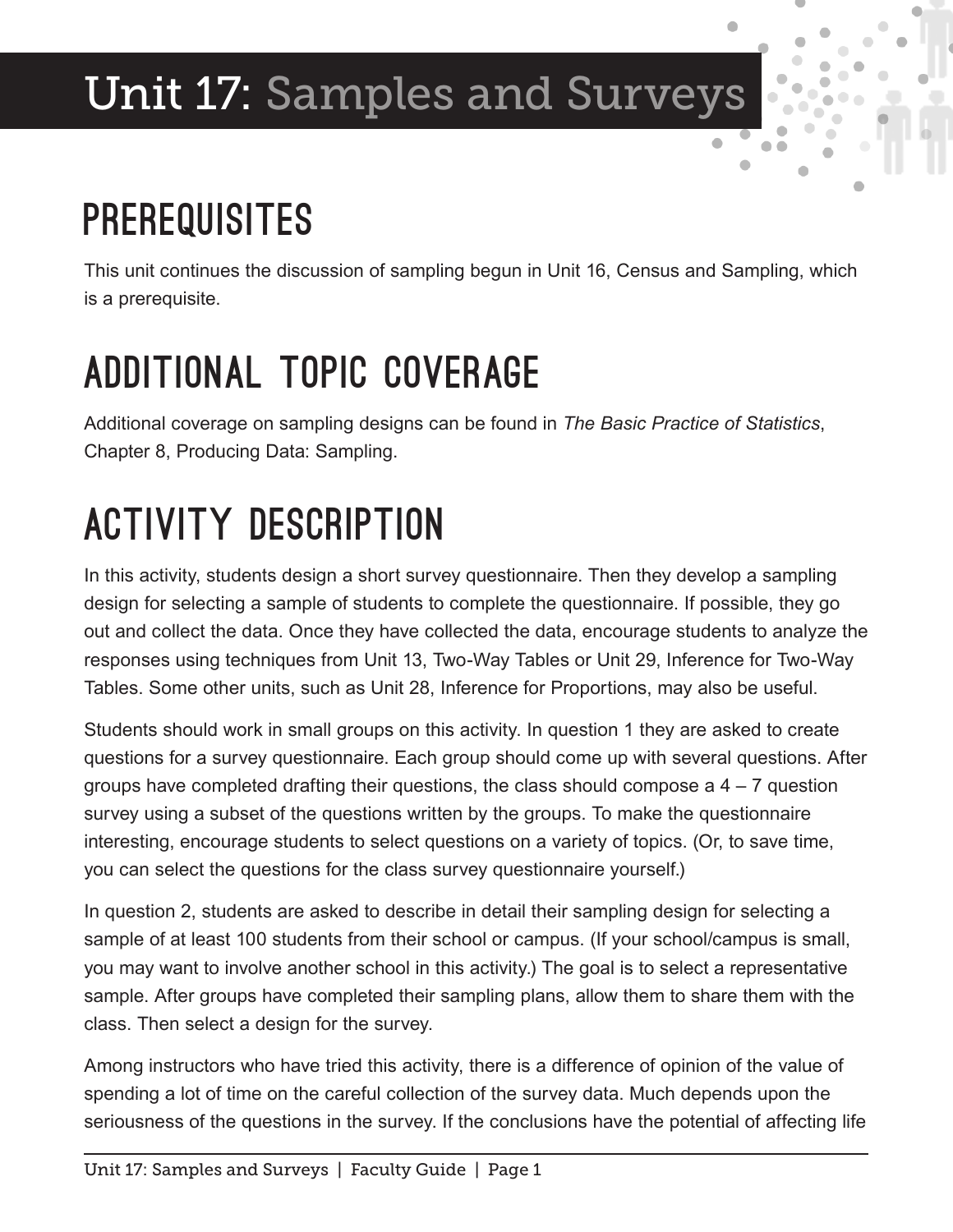at your school or campus, then there is some intrinsic value in spending the time apart from experiencing the difficulties in getting reliable information through opinion polls.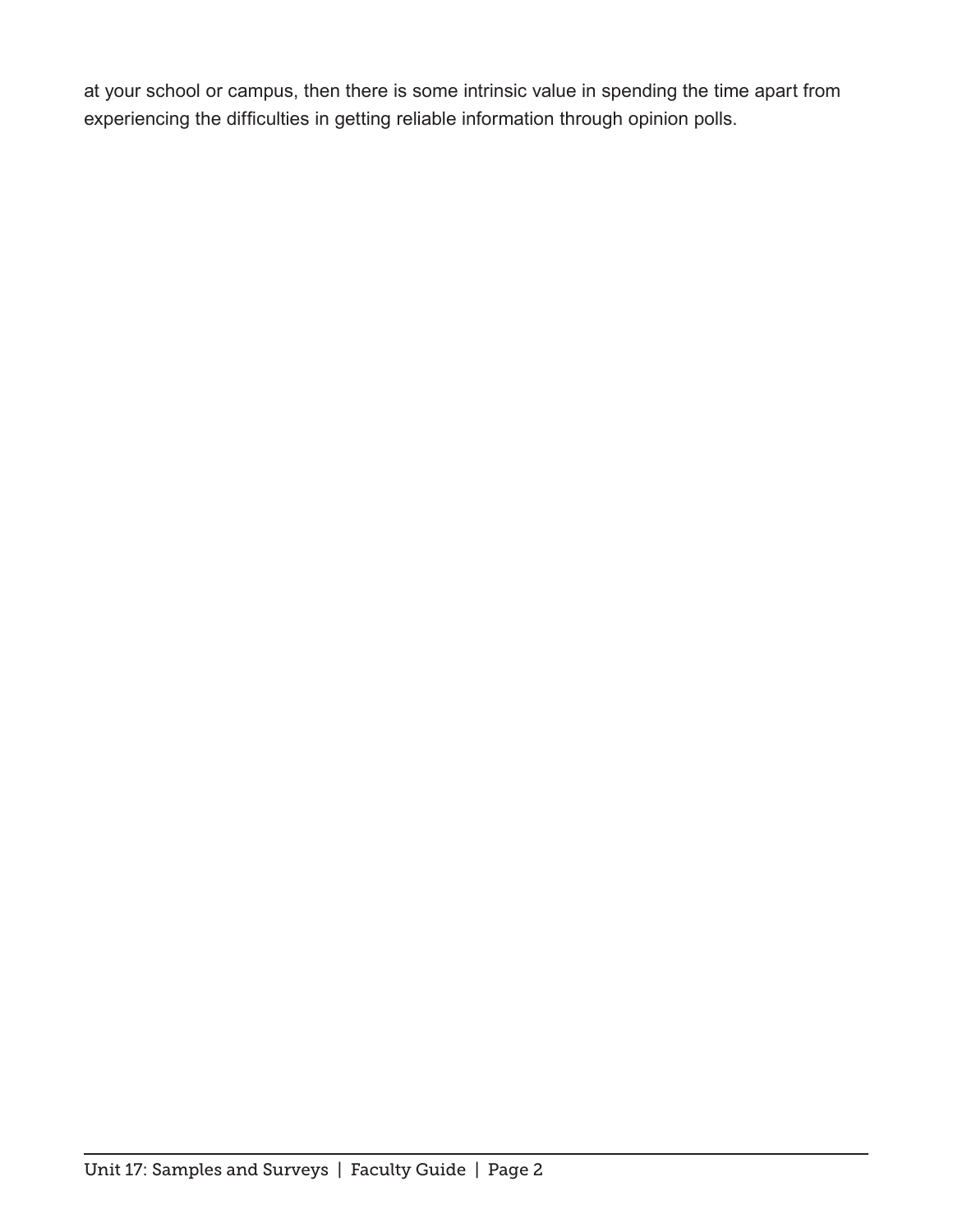## The Video Solutions

1. The sample was drawn from telephone lists and lists of people who owned cars. In 1936 only people who had considerable wealth had phones and bought cars. So, no data were collected from people who were not wealthy – an overwhelming majority of those people happened to be Roosevelt supporters.

2. A simple random sample might miss counties that are rural, suburban or urban, particularly if one of these types of counties is sparse among the various types of counties in a state.

3. Sometimes the entire population is divided into groups with similar characteristics. For example, the population could be divided into males and females. These non-overlapping groups are called strata.

4. The interviewer should not react any differently to those responses than he/she does to "normal" responses. In other words, there should be no reaction on the part of the interviewer.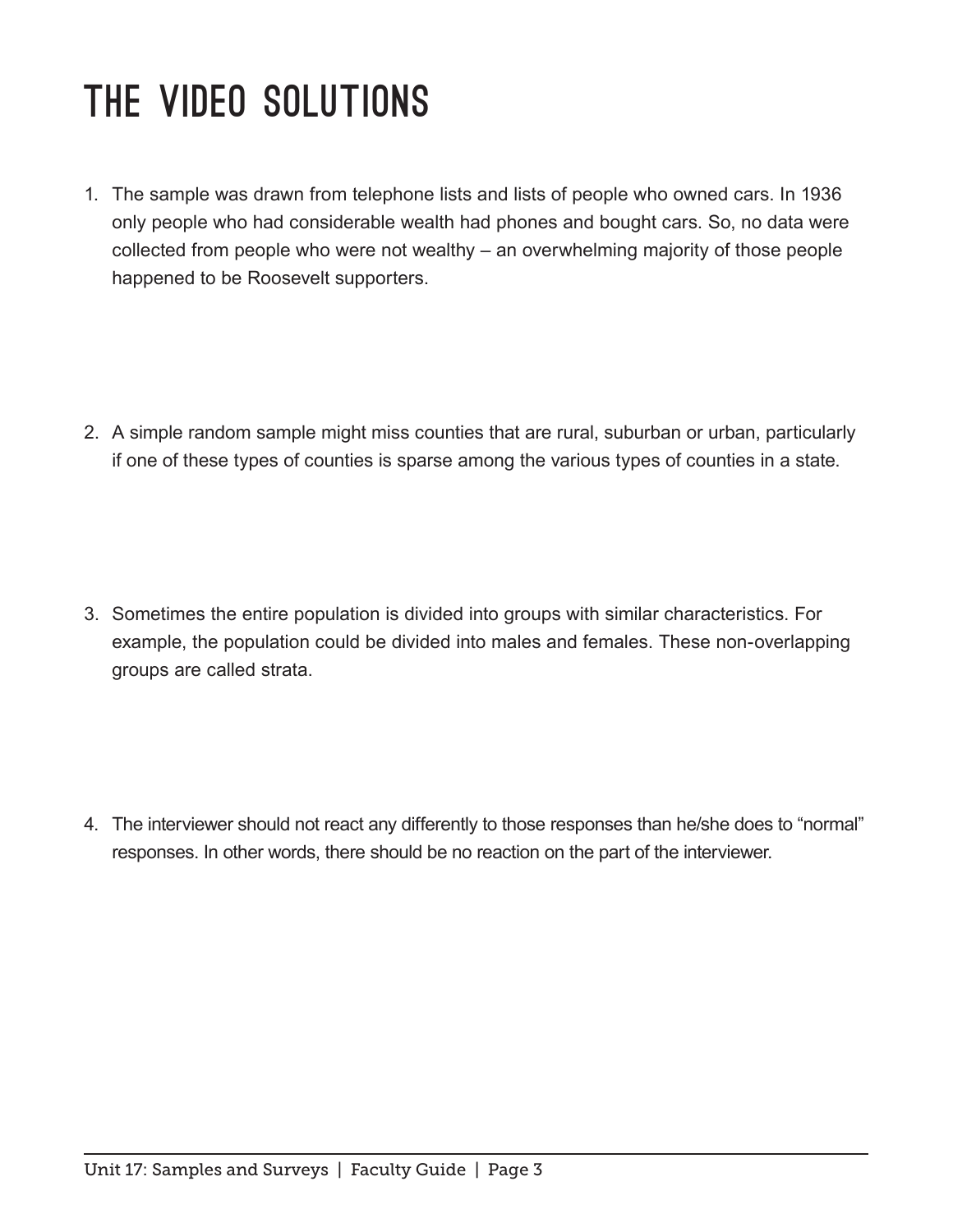## Unit Activity Solutions

1. Sample questionnaire from Pattonville High School:

Q1. Students at Pattonville High School are required to do 50 community service hours to graduate. Do you agree or disagree that this is a reasonable requirement?

Agree Disagree

Q2. Do you think that there is mutual respect between the students and teachers at our high school?

Yes No Not Sure

Q3. Some public schools begin the school year late in August. Other schools do not open until after Labor Day. Do you think that public schools should begin their year after Labor Day?

Yes No No Opinion

Q4. During this year have you participated in an organized sport?

Yes No

2. a. Sample answer: The population is all students at the school, college or university.

Students could decide that they only wanted to get information from seniors or that they were only interested in students majoring in STEM fields, or that they only wanted information from students in a certain dorm. So, the target population can vary.

b. The designs could be highly variable.

Sample answer from high school: We decided to use a multistage sampling plan. We started by taking a random sample of 12 homerooms and asked for a list of students in each of these homerooms. Then we took a random sample of 10 students in each homeroom. This gave us a sample of 120 students. We asked the homeroom teachers to administer the surveys to the students selected from their homeroom. We selected a total of 120 students in case some students were out of school on the day the surveys were administered.

Sample answer from college/university: We decided to use a multistage sampling plan. We randomly selected 6 dorms and then randomly selected two floors from each dorm. Then we got a list of the room numbers and randomly selected 10 rooms. We got the names of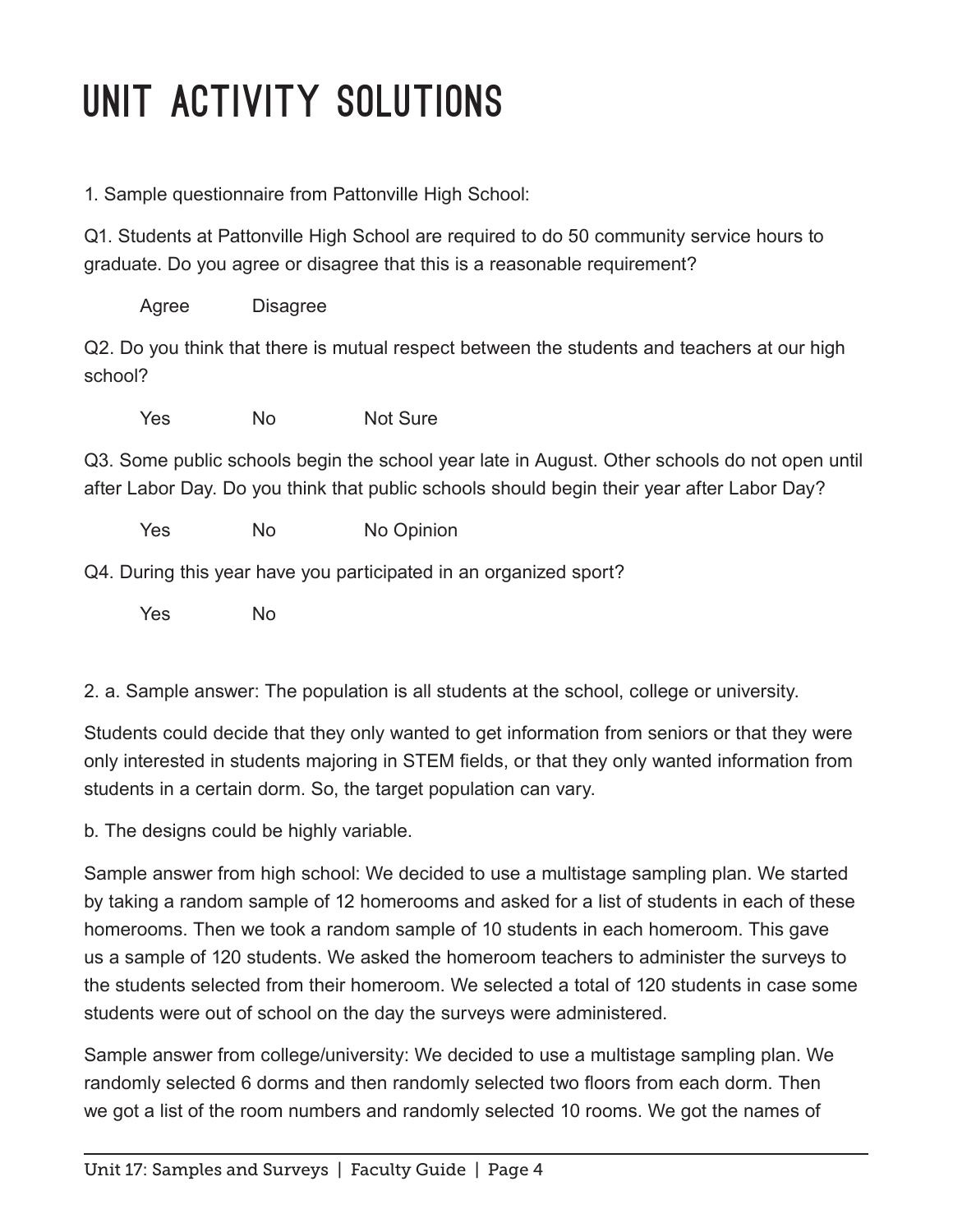the students in these rooms and plan to e-mail them the questionnaire. We will work with the RAs in each dorm to get the word out that we need this for our class and that students should respond. For students who fail to respond via e-mail, members of the class will go to their dorm rooms and try to track them down.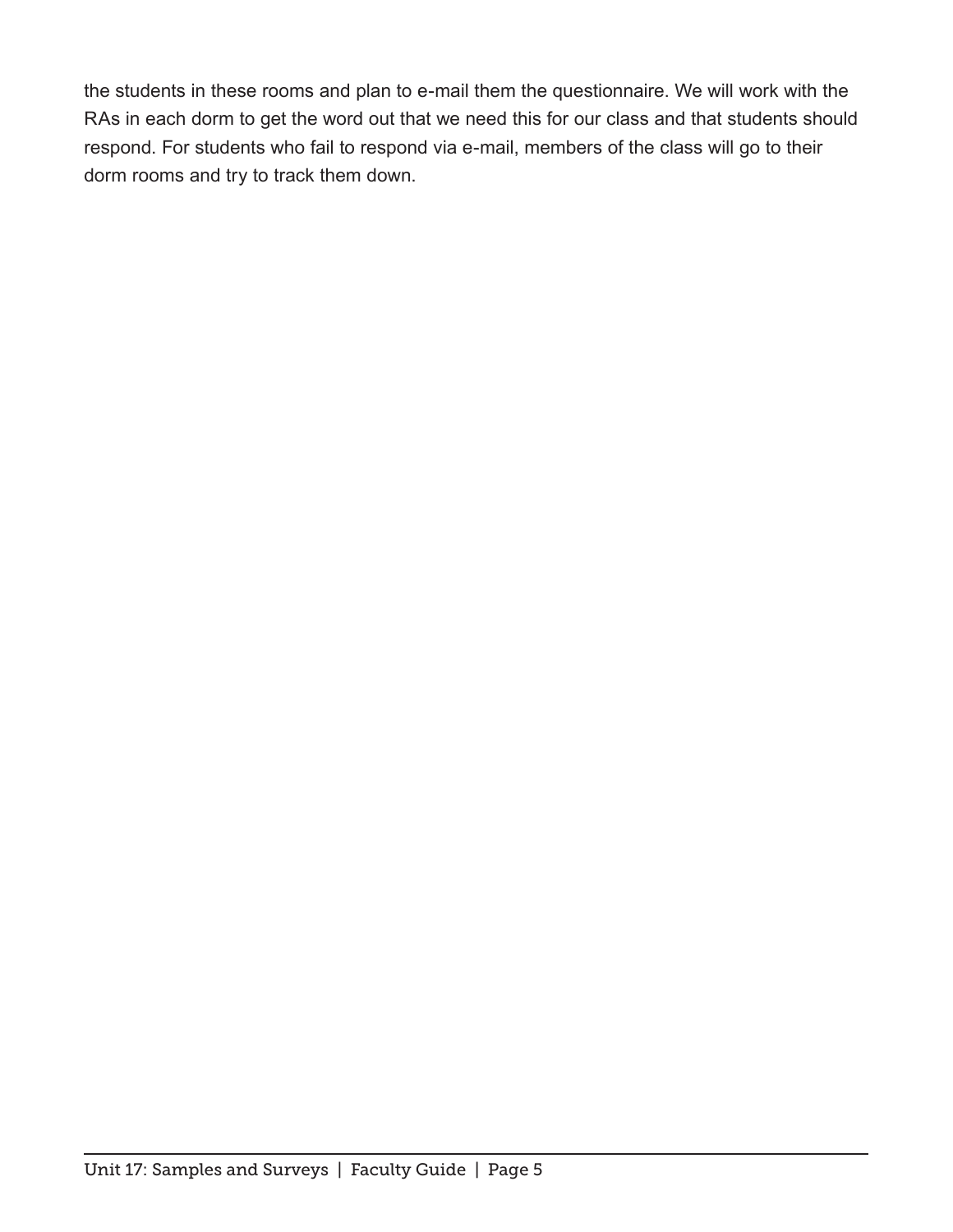### Exercise Solutions

1. Many African-American respondents would be unwilling to make negative comments about the police department to a police officer. To get trustworthy information, the poll should be taken by an independent agency that can preserve the confidentiality of the answers. Because the survey specifically seeks the opinions of African Americans, it would be a good idea to employ African-American interviewers.

2. a. The alternatives offered are slanted. We are asked to choose between a strong statement using the word "confiscation" versus a phrase from the Constitution. Forced to make this choice, many respondents will choose (ii) even though they might be sympathetic to a more reasonable gun control measure in light of concern over gun violence. One neutral question is "Some people have proposed greater restrictions on owning firearms. Do you agree or disagree that greater restrictions are needed?" However, a great variety of rewordings are possible and students may suggest even better alternatives.

b. The wording is impossibly complex. A translation into simpler English might be slanted because the question suggests reasons why recycling is desirable. Here's one possible rewording: "Would you be willing to pay more for the products you buy if the extra cost were used to save resources by encouraging recycling?"

3. Sample answer: Because we want to ensure that both men and women are part of the sample (and we don't know the percentage of women employees), it is best to use a stratified sampling plan. Particularly if there are fewer women than men, stratifying can ensure that we can draw conclusions about the women separately. Get a list of all employees separated by gender. Draw a random sample from the men and another random sample from the women.

Some students may explore multistage sampling. Perhaps the company has employees in many geographic locations, for example. We might sample locations, and then sample individuals at each location. Either or both stages could employ stratified samples.

4. a. Sample answer: The sample is biased because it will not include students who never eat breakfast or students who were out late Thursday night and didn't show for Friday breakfast.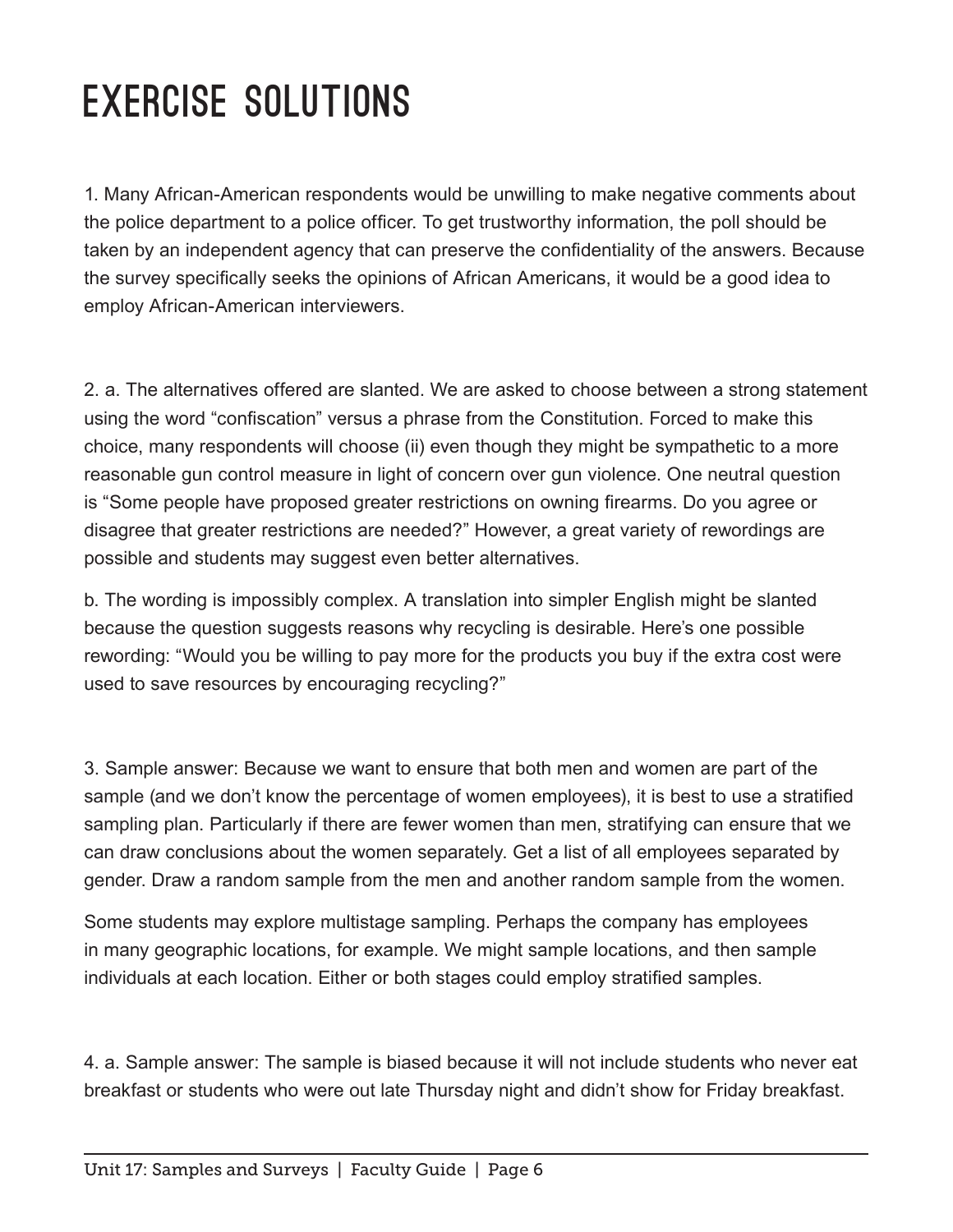Alternative sampling plan: On Tuesday and Friday hand out questionnaires during breakfast, lunch, and dinner. Make sure to ask students whether they had already filled out the questionnaire so that they don't fill it out twice. This way the sample will include students from each mealtime and also students who show up on a Monday/Wednesday/Friday schedule or on a Tuesday/Thursday schedule.

b. Sample answer: The sample is biased because it does not include voters from any of the other 49 states. (Also the east and west coast tend to be more liberal than the interior states.)

One possibility is to use a multistage sampling plan in which a random sample of states are selected, then a random sample of counties within those states, and then a random sample of voters from each of the selected counties.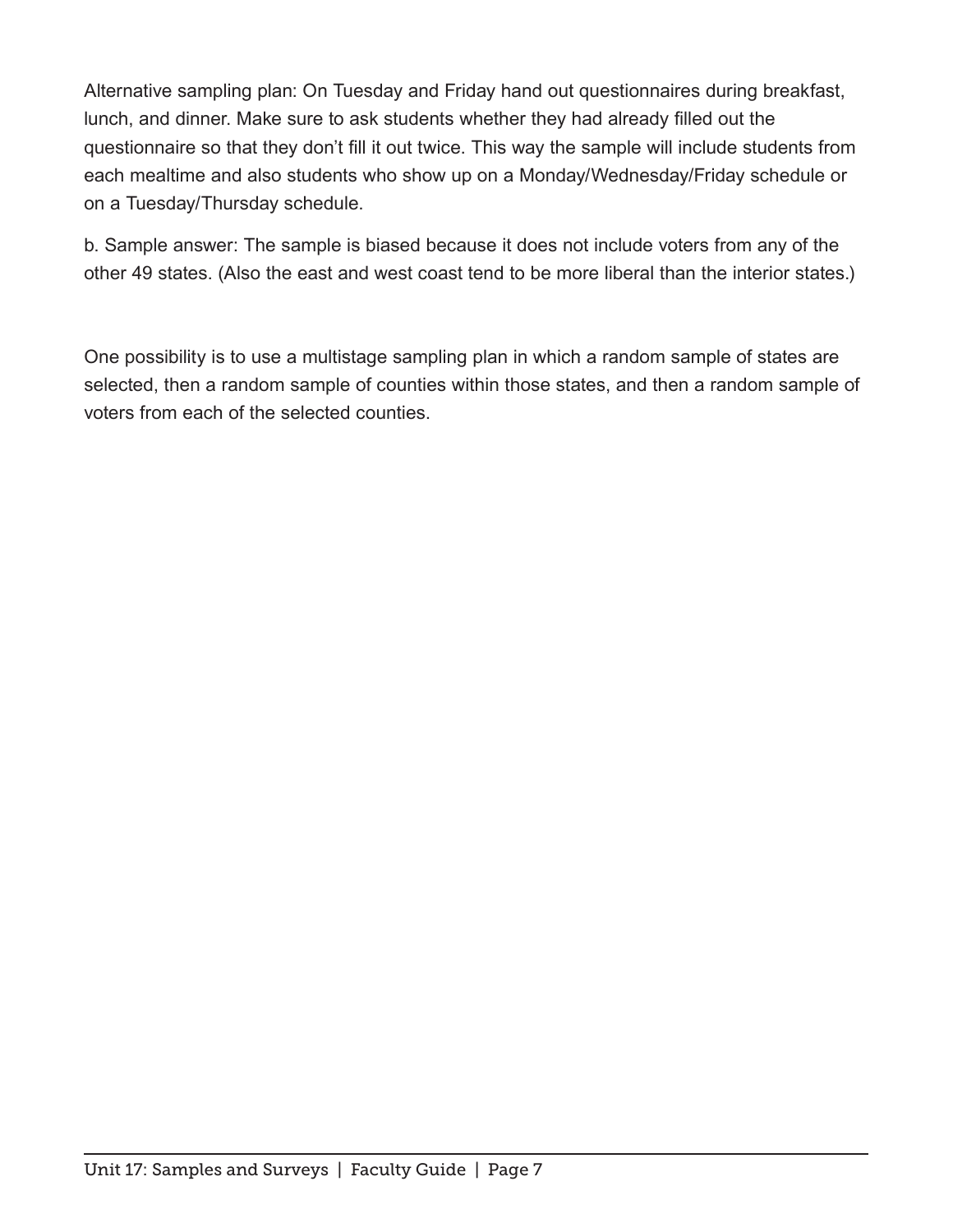### Review Questions Solutions

1. The question is slanted in favor of a freeze by suggesting desirable outcomes.

2. The question has no single correct answer, but the problem almost demands a stratified sampling of colleges to ensure representation of each type of institution.

Sample answer: For the first stage, we need to pick some colleges and universities. We would start by looking at the number of colleges in the state – if there are only a few Class I universities, all of them large, we would include all of them in our sample of colleges and universities. Then we would sample a few from each of the other classes. We plan to select 10 institutions in the first sampling stage making sure, if possible, to have at least two from each class. For the second stage, we would take a simple random sample of 20 faculty members from each of the selected institutions.

Some students may decide to stratify the faculty by discipline (business, engineering, science, etc.), though that will quickly use up the 200 available places. However, they could also stratify faculty by rank or stratify disciplines by STEM and non-STEM fields.

3. a. Multistage sampling design.

b. Stratified random sample.

c. This could be a convenience sample. The resident assistants could select friends, or students who just walked through the door at a certain time – whatever was easiest.

d. Voluntary sampling.

4. Sample answer: The Ann Landers' poll did not ask the question in a neutral fashion. The letter that prompted the poll included the concern that the couple had friends who appeared to resent having had children. Including that statement may make it more likely for others who felt the same way to volunteer a response to the poll – thus, resulting in an unusually low estimate for the "Yes" response. The sample of those who responded to Lander's poll was clearly not representative of the population of parents in the U.S. The *Good Housekeeping* poll was also a voluntary poll. However, the sidebar introducing the question was quite neutral